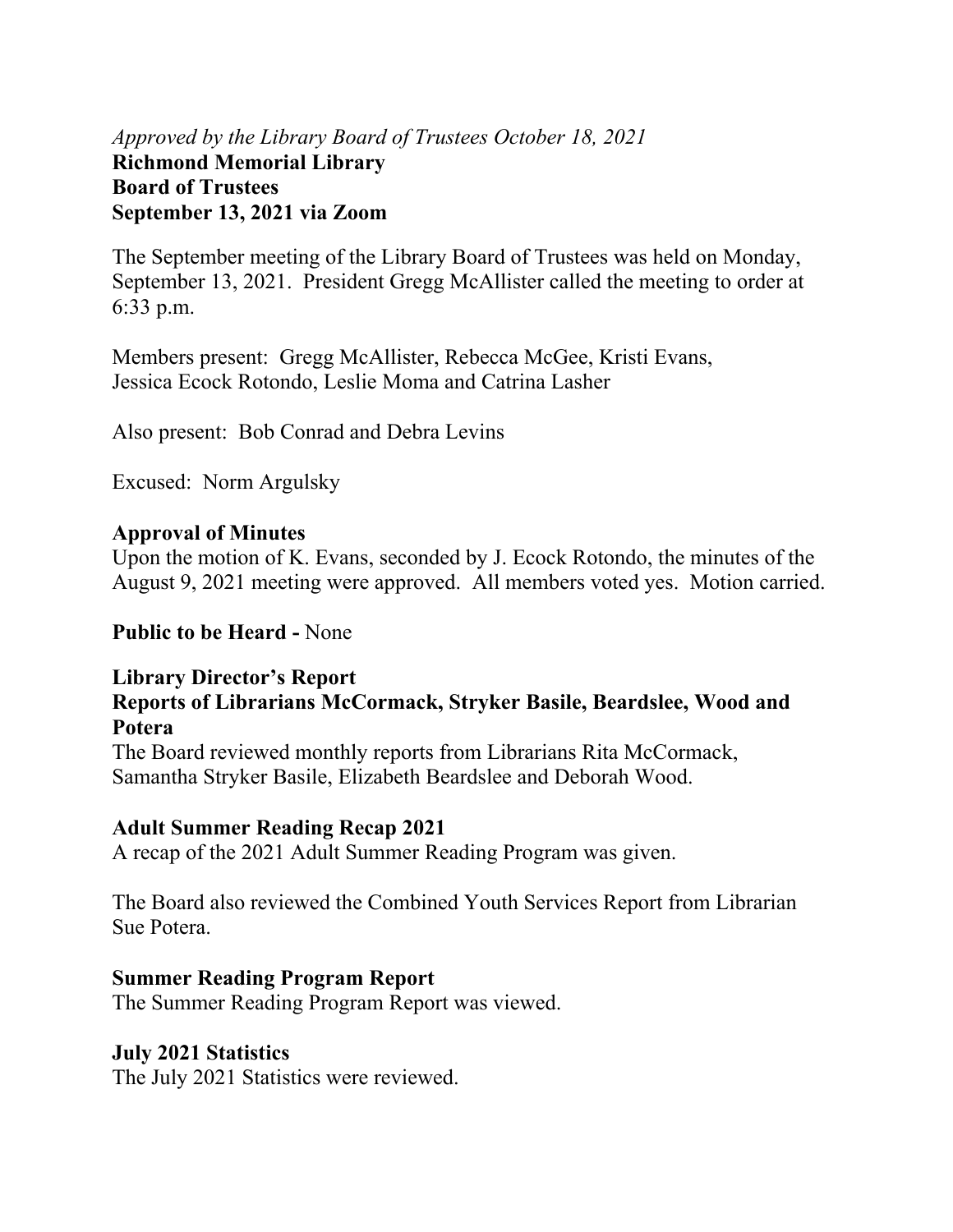# **Director SMART goals for FY 2021-22**

The Director's SMART goals were moved to Executive Session.

## **"Friends of the Years" reception recap**

R. Conrad said the "Friends of the Years" reception honoring Sue Chiddy (2020 RML Friend of the Year) and Jerianne Barnes (2021 RML Friend of the Year) was particularly well attended. Adult Services Librarian Samantha Stryker Basile did a great job heading the event. Vice President Jessica Ecock Rotondo and Director Conrad read the Proclamations.

## **Genesee County Funding update (incl. update on libraries' rechartering initiatives)**

Director Conrad attended the Genesee County Human Services Budget meeting. He gave a recap on the request of the Libraries.

## **"Back to School" letter (encl.)**

The "Back to School" letter from the Library Director to Middle School parents was reviewed.

#### **New Logo update**

The New RML Logo team that consists of Director Conrad, Library Visits Coordinator Lucine Kauffman and Community and Librarian Samantha Stryker Basile has been meeting and will have the new logo soon.

#### **Committee Reports Personnel Committee**

Per Personnel Committee member G. McAllister, the Committee met over a period of weeks to answer questions posed by HR Works' initial draft of the Employee Handbook, make edits and revisions, and pose additional questions. After compiling the changes and questions, Director Conrad will touch base with the company to inquire when a completed draft may be available for board review.

## **Financial Reports**

## **August 2021 Summary of Revenues and Appropriations**

Upon the motion of R. McGee, seconded by L. Moma, it was resolved to approve the August 2021 Summary of Revenues and Appropriations. All members voted yes. Motion carried.

## **July 2021 Bank Reconciliations**

Upon the motion of R. McGee, seconded by L. Moma, it was resolved to approve the July 2021 Bank Reconciliations. All members voted yes. Motion carried.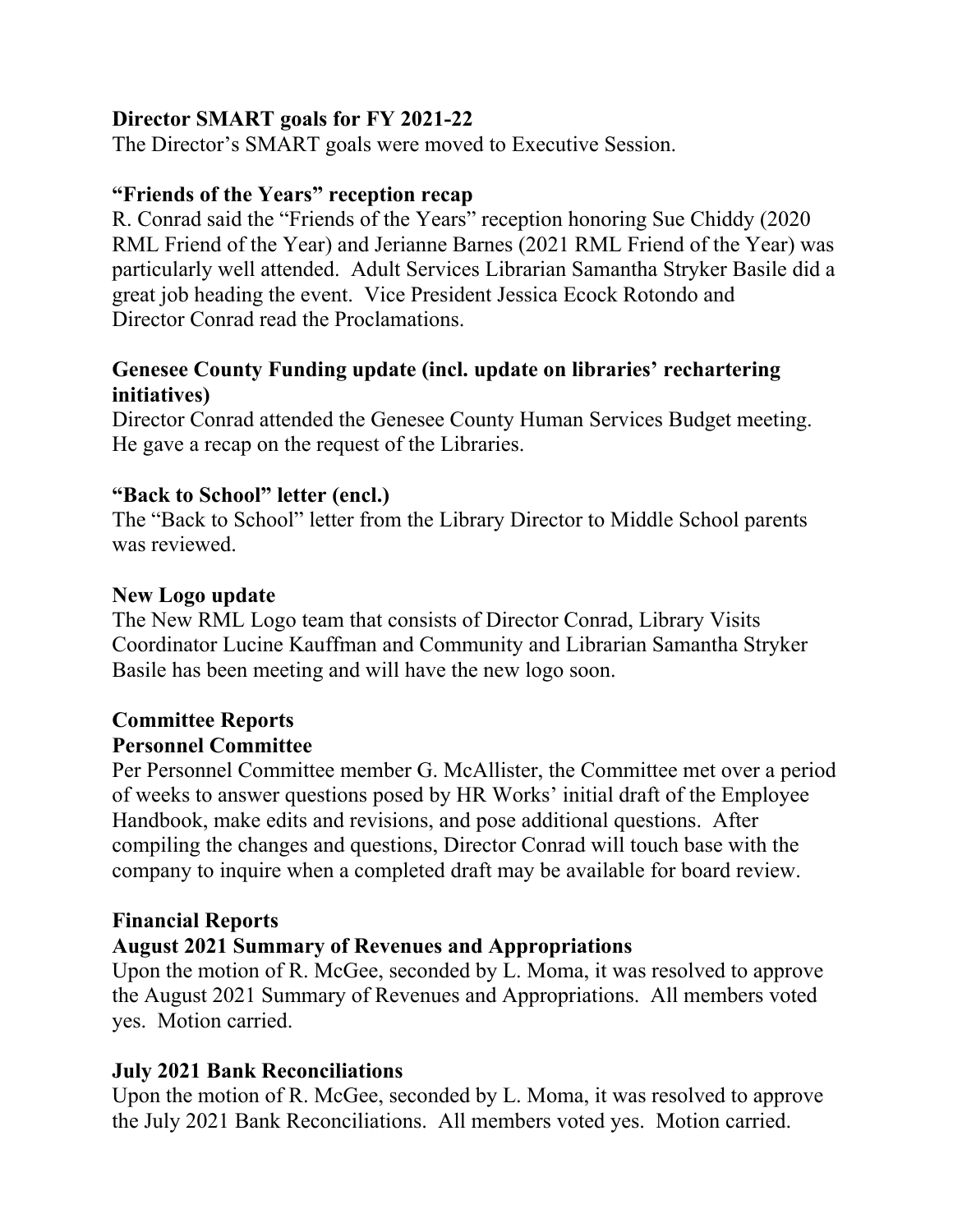## **Approval of Invoices for Payment**

Upon the motion of R. McGee, seconded by L. Moma, it was resolved to approve the manual checks on Warrant 15. The amount of \$3,058.39 was received by Proflex Administrators LLC for August Health Care costs. All members voted yes. Motion carried.

Upon the motion of R. McGee, seconded by L. Moma, it was resolved to approve the payment of \$2,914.30 on Supplemental Warrant 11. All members voted yes. Motion carried.

Upon the motion of R. McGee, seconded by L. Moma, it was resolved to approve the payment of \$15,782.31 on Supplemental Warrant 12. All members voted yes. Motion carried.

Upon the motion of R. McGee, seconded by L. Moma, it was resolved to approve the payment of \$26,400.61 on Warrant 17. All members voted yes. Motion carried.

#### **Communications**

## **Resignation of Library Assistant Katherine Elia**

A letter of resignation from Library Assistant Katherine Elia was shared with the Library Board. An exit interview was reviewed by the personnel committee.

## **Unfinished Business** - None

#### **New Business**

## **Approval of 2022 Library Closures and Early Closings**

Upon the motion of J. Ecock Rotondo, seconded by R. McGee, it was resolved to approve the 2022 Library Closures and Early Closings as presented. All members voted yes. Motion carried.

#### **Approval of the appointment of Felicia Cecere to a Librarian I vacancy at \$44,500/yr**

Upon the motion of L. Moma, seconded by K. Evans, it was resolved to approve the appointment of Felicia Cecere to a Librarian I vacancy at \$44,500/yr.All members voted yes. Motion carried.

## **Approval of the increase of Librarian Deborah Wood's hourly wage to \$23.01**

Upon the motion of C. Lasher, seconded by L. Moma, it was resolved to approve an increase of Librarian Deborah Wood's hourly wage to \$23.01. All members voted yes. Motion carried.